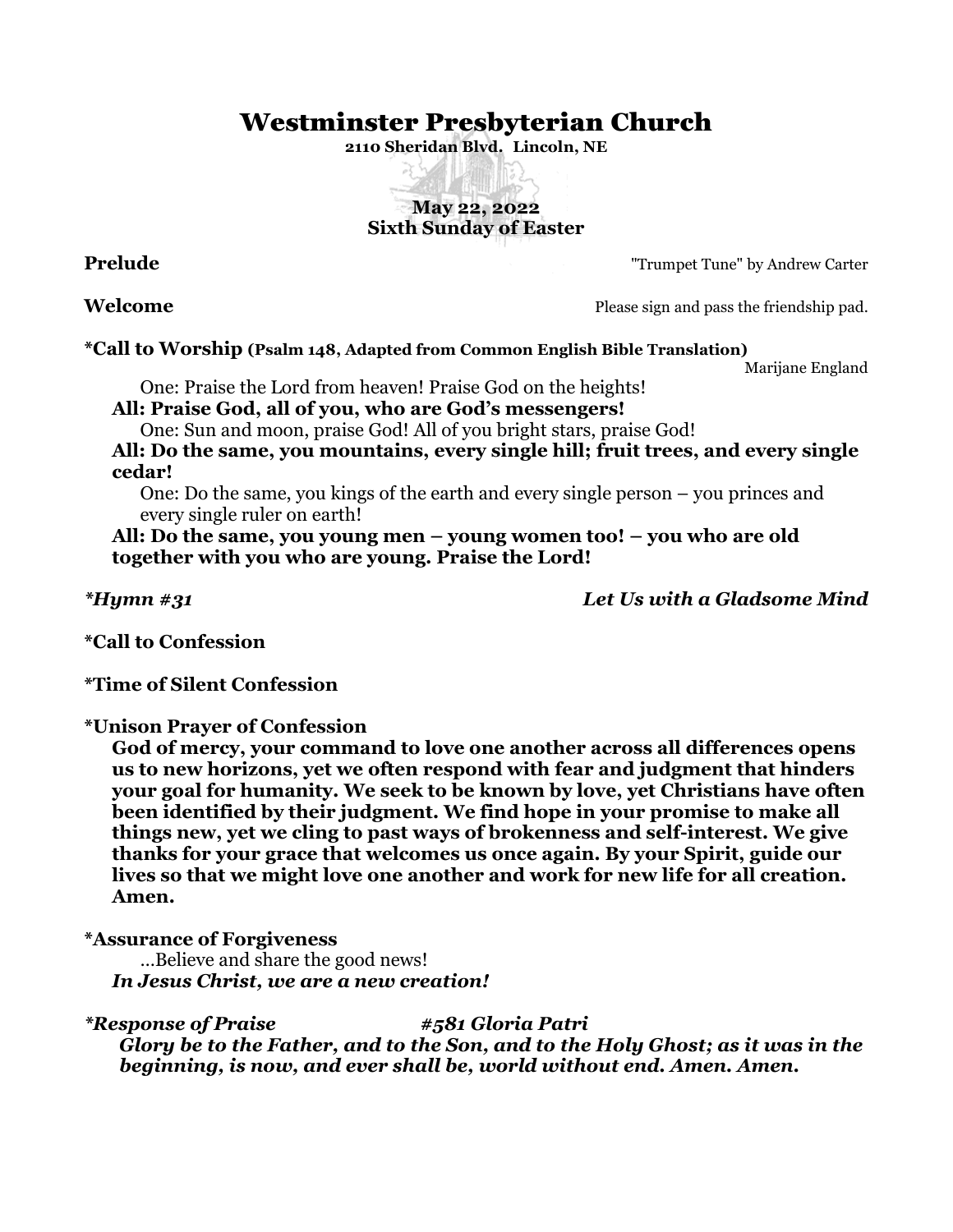#### **\*Passing of the Peace**

*Please share a sign of welcome and inclusion that is mutually comfortable (high five, handshake, fist/elbow bump) with your neighbors.*

May the peace of Christ be with you.

# *And also with you.*

### **Children's Chat** Trish Souliere and Trish Souliere and Trish Souliere and Trish Souliere

#### **Prayer for Illumination**

#### **Scripture**

| Gospel Lesson        | John 13:31-35                           | N.T. pg. 108 |
|----------------------|-----------------------------------------|--------------|
| New Testament Lesson | Revelation 21:1-6                       | N.T. pg. 259 |
|                      | The Word of the Lord. Thanks be to God. |              |

**Sermon** "Love Makes All Things New" Rev. Chris Peters

#### *\*Hymn #236 The Strife Is O'er*

**\*Affirmation of Faith (Confession of 1967, Inclusive Language Version 9.21/9.22)**

Rev. Dr. Jimmy Shelbourn *The reconciling work of Jesus was the supreme crisis in the life of humankind. His cross and resurrection become personal crisis and present hope for humankind when the gospel is proclaimed and believed. In this experience, the Spirit brings God's forgiveness to all, moves people to respond in faith, repentance, and obedience, and initiates the new life in Christ. The new life takes shape in a community in which people know that God loves and accepts them in spite of what they are. They, therefore, accept themselves and love others, knowing that no one has any ground on which to stand, except God's grace.*

### **Moment of Gratitude**

**Prayer of Thanksgiving**

**Special Music:** *God Shall Wipe Away All Tears* (from The Armed Man: A Mass for Peace) by Karl Jenkins, Westminster Choir

**New Members**

**Prayers of the People** Marijane England

**The Lord's Prayer**

*Our Father, who art in heaven, hallowed be thy name; thy kingdom come, thy will be done on earth as it is in heaven. Give us this day our daily bread and forgive us our debts as we forgive our debtors, and lead us not into*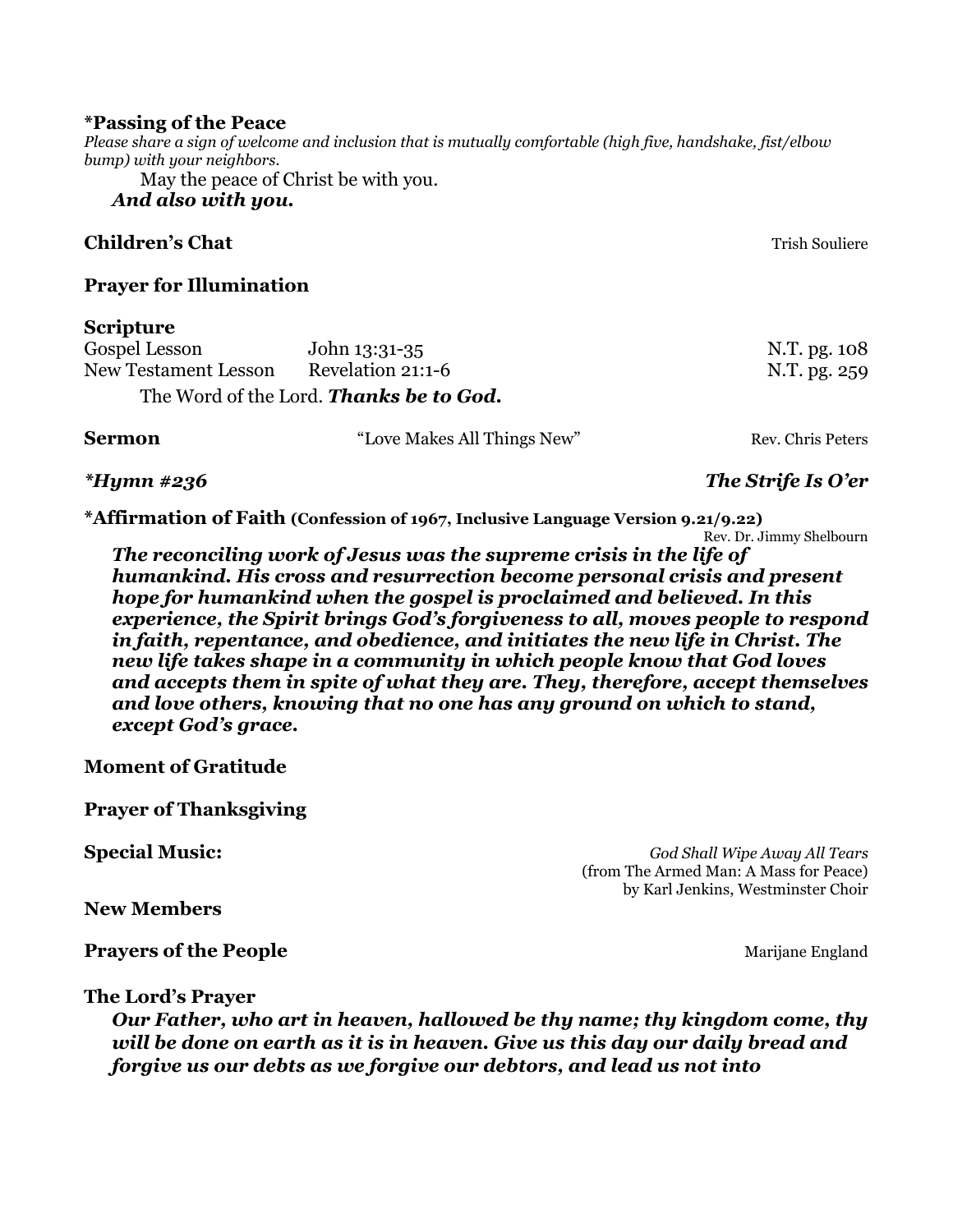# *temptation, but deliver us from evil. For thine is the kingdom and the power and the glory forever. Amen.*

# *\*Hymn #300 We Are One in the Spirit*

## **\*Charge & Benediction** Rev. Chris Peters

**Postlude** The Tangle of Tangle of Tangle of Tangle of Tangle of Tangle of Tangle of Tangle of Tangle of Tangle of Tangle of Tangle of Tangle of Tangle of Tangle of Tangle of Tangle of Tangle of Tangle of Tangle of Tangle

----------------------------------------------------------------------------------------------------------------------------------------------------- \*Please rise in body or spirit for these parts of worship.

Portions of today's liturgy are used with permission by Presbyterian Outlook magazine as written by Teri McDowell Ott, 2022, and Feasting on the Word Liturgy for Year C, Vol 2

Westminster welcomes and values children in worship. If a parent feels a break is needed for their child during the service, our Infant Room is available. This is located off the entry foyer through the Sheridan Blvd./West-end sanctuary doors. When you enter the foyer, turn to your right, where the door will be open.

# **Giving to Westminster's Mission and Ministry**

**At Church**: An offering to support Westminster may be placed in our Giving Baskets following the service. These are located by the Sheridan Blvd. doors in the narthex and the sanctuary elevator exit. Look for the signs that read "Giving Basket."

**Online**: To give online, visit the following web address: [https://westminsterlincoln.org/generosity-and](https://westminsterlincoln.org/generosity-and-the-joy-of-giving/)[the-joy-of-giving/](https://westminsterlincoln.org/generosity-and-the-joy-of-giving/)

If you don't want to take your bulletin with you, please dispose of it in the recycling basket as you exit the sanctuary.

**Ministers:** The whole congregation **Pastors:** Rev. Chris Peters & Rev. Dr. Jimmy Shelbourn **Liturgists:** Marijane England **Interim Music Director:** Ronnie Zanella **Organist:** John Ross **Director of Children & Youth:** Trish Souliere **Ushers:** Larry Peach, Steve McConnell, Carolyn Harp, Robyn Uebele **Greeters:** Ron & Valery Wachter **Coffee Clean-Up:**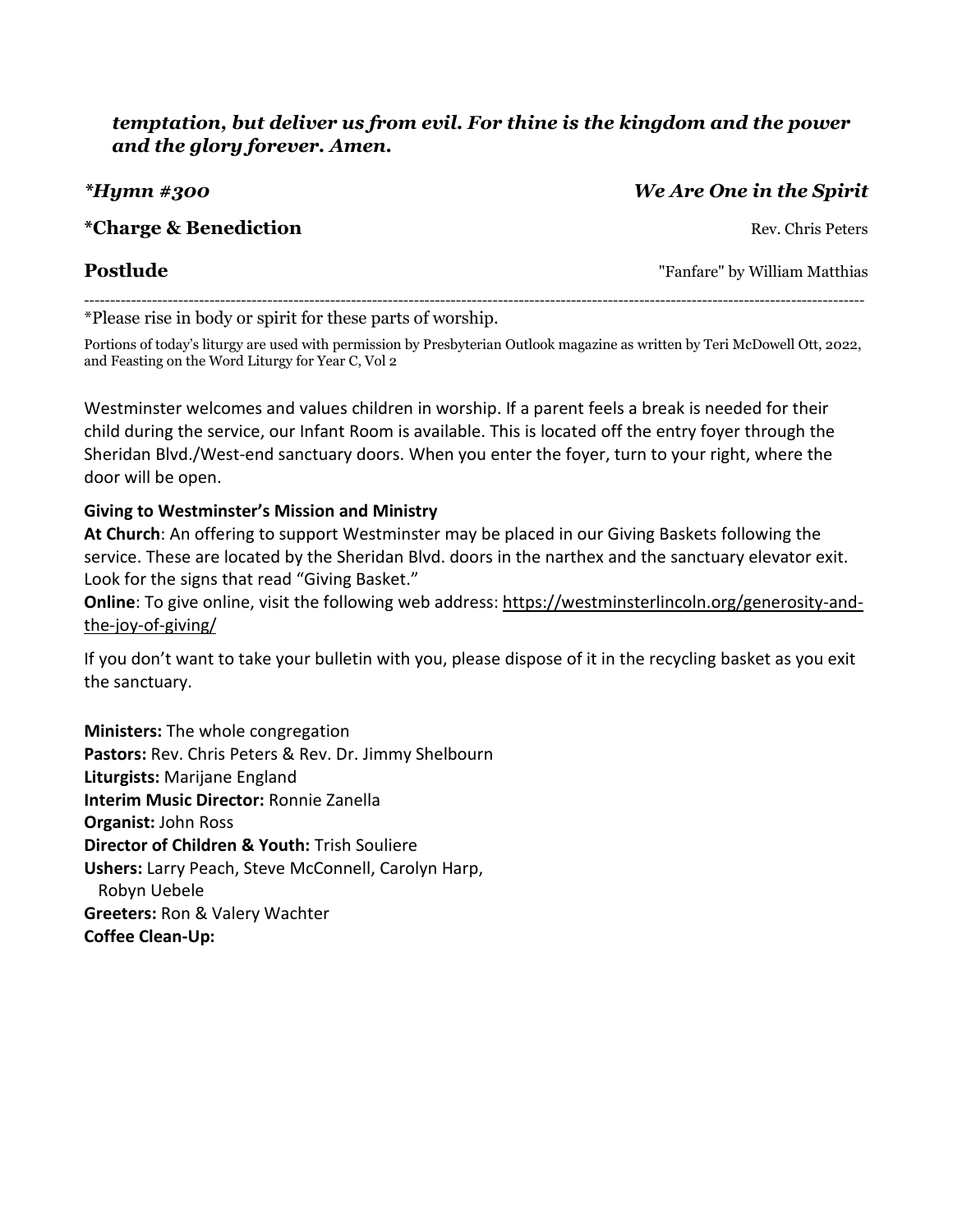

*"I am the vine, you are the branches . . ."*

**The week of May 22, 2022**

*Westminster Presbyterian Church is an inclusive faith family, inspired by Jesus Christ, to call, nurture, and empower disciples.*

#### **Special Guest**

This spring's Creation Celebration wraps up with a special guest at today's Adult Ed class. Bring your coffee and donut hole to the Lounge following worship to hear Mark Brohman, formerly CEO of the Nebraska Environmental Trust and now CEO of the Wachiska Audubon Society. It's an excellent opportunity to learn more about stewarding and enjoying Nebraska's natural resources from a personable and knowledgeable expert.

#### **Nebraska Brass Concert**

Join the Nebraska Brass for their final performance of the season at Westminster, today at 3 pm. The concert will feature works such as John Fucik's Entrance of the Gladiators, Percy Grainger's Shepherd's Hey, Gioachino Rossini's William Tell Overture, and more. Featuring Dean Haist and Brad Obbink on trumpet, Ric Ricker on horn, Mark Mendell on trombone, and Bo Atlas on tuba.



Tickets will be available at the door. Adults - \$18; Seniors (65+) - \$15; Students and Children – Free

### **HEAR! HEAR! (In the Sanctuary)**

There is a new and convenient way for anyone to enhance their listening experience in the Westminster sanctuary. You can now use your smartphone to connect directly to the Church's audio system. If you are interested in using the new system or just want more information, please stop by the *Listen Everywhere* table in the Garden Room on Sunday, May 22. Bring your smartphone and the pair of earphones that came with it. We will help you get connected.

Or, if you prefer to do it yourself, there will be a flyer at the front desk which explains the process. Please note: you can still use the hand-held devices that have always been provided by the church if you prefer.

### **Sunday Youth Group**

The Youth Group will celebrate the end of the year with a picnic at Pioneers Park this evening. We will meet from  $5 - 7$  pm in the park for a meal and games.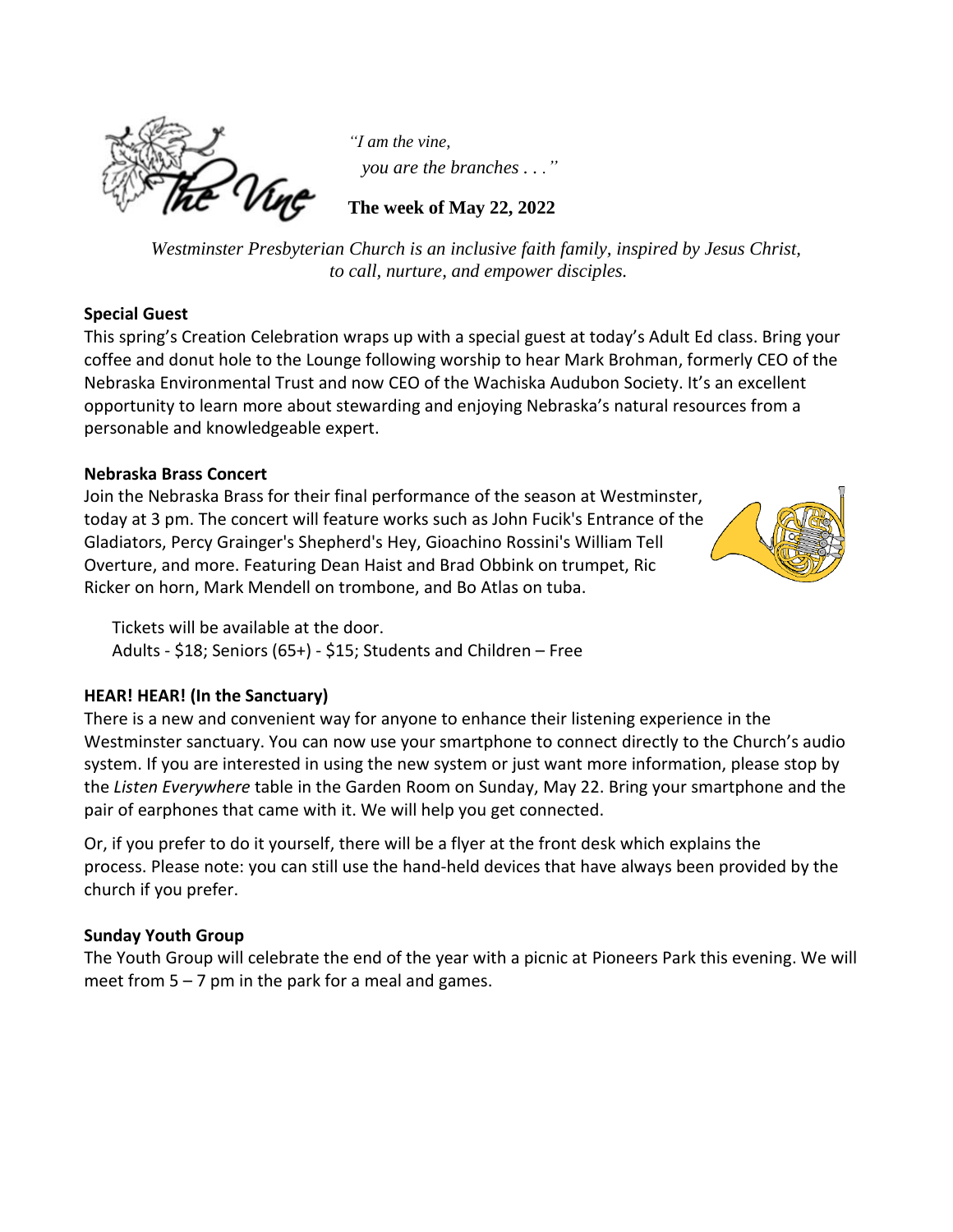#### **Calvin Crest Summer Camp**

Have you registered for summer camp yet? Participate in awesome worship and Bible study, play lots of games, and have fun, while singing and enjoying food and friends in a beautiful natural setting.

Calvin Crest will introduce you to amazing outdoor adventures, where you can build your skills and develop your faith. For more information or to register for camp, check the Calvin Crest website [https://calvincrest.org.](https://r20.rs6.net/tn.jsp?f=001BNtLKR0gu6iY3mQA1MCT8ng7zxbycgLNVuPzhSBCww4NWYEv0HpKjNoNsOv-1T9kTjcrw-fZAzq_R741t77fbs1fV-9B1ztpaQqjZYBR9Owvd4vSLkqiGZIfsh_cGk72y027islGZmMW8CYyx8kOcg==&c=&ch=)



#### **VBS 2022: To Mars and Beyond**

Join us on an exciting trip through outer space June 6-9 as we explore how to serve God and discover God's mission for our lives. Registration is \$15 per child/maximum \$45. Register your child or sign up to volunteer. The link is in the eVine.

#### **Sermon Setup**

Join us at the sermon set-up discussion on Sunday mornings at 9:15 am, a session designed to deepen the worship experience. We enjoy donuts as we discuss the theme of the upcoming sermon and identify how it applies to our lives today. Youth are invited to attend service with their families or together in the balcony. **Please note:** May 29 will be the last sermon setup until August.

### **Youth Group Mission Trip | July 29 – August 1**

If you are interested in going on the mission trip, please register by May 28 here: <https://forms.gle/VBB4V5eHmpCzrwrs6>

#### **Summer Sundays**

Beginning June 6, Faith Village will be on hiatus to allow families time to worship together. We look forward to welcoming the children back to Faith Village on August 14, *Blessing of the Backpacks* Sunday. Children six and under are always welcome in the nursery.

### **Prayers of Comfort**

Prayers of comfort for the family of Foster Woodruff, who passed away May 11. Services will be held on Sat., May 28.

### **Sunday School Stories Grown Up**

This summer Westminster will spend time in worship exploring Old Testament / Hebrew Bible children's Bible stories with special attention to the details that might be left out or forgotten, the setting or context of the story, and language points that can get muddled in translation. From there we'll see how these stories point us toward deeper faith and acts of love and justice.

### **Preschool Transitions**

With much gratitude for her four years as Preschool Director, this week we recognize the great leadership of Rachel Hinze as she moves to a new position at her home church. As Director, Rachel touched countless lives at a time of crucial development, led us to re-accreditation this Spring at the top level of the Step Up to Quality accreditation, brought a friendly and caring presence to our preschool and church each day, showed great responsibility with the preschool budget, and navigated